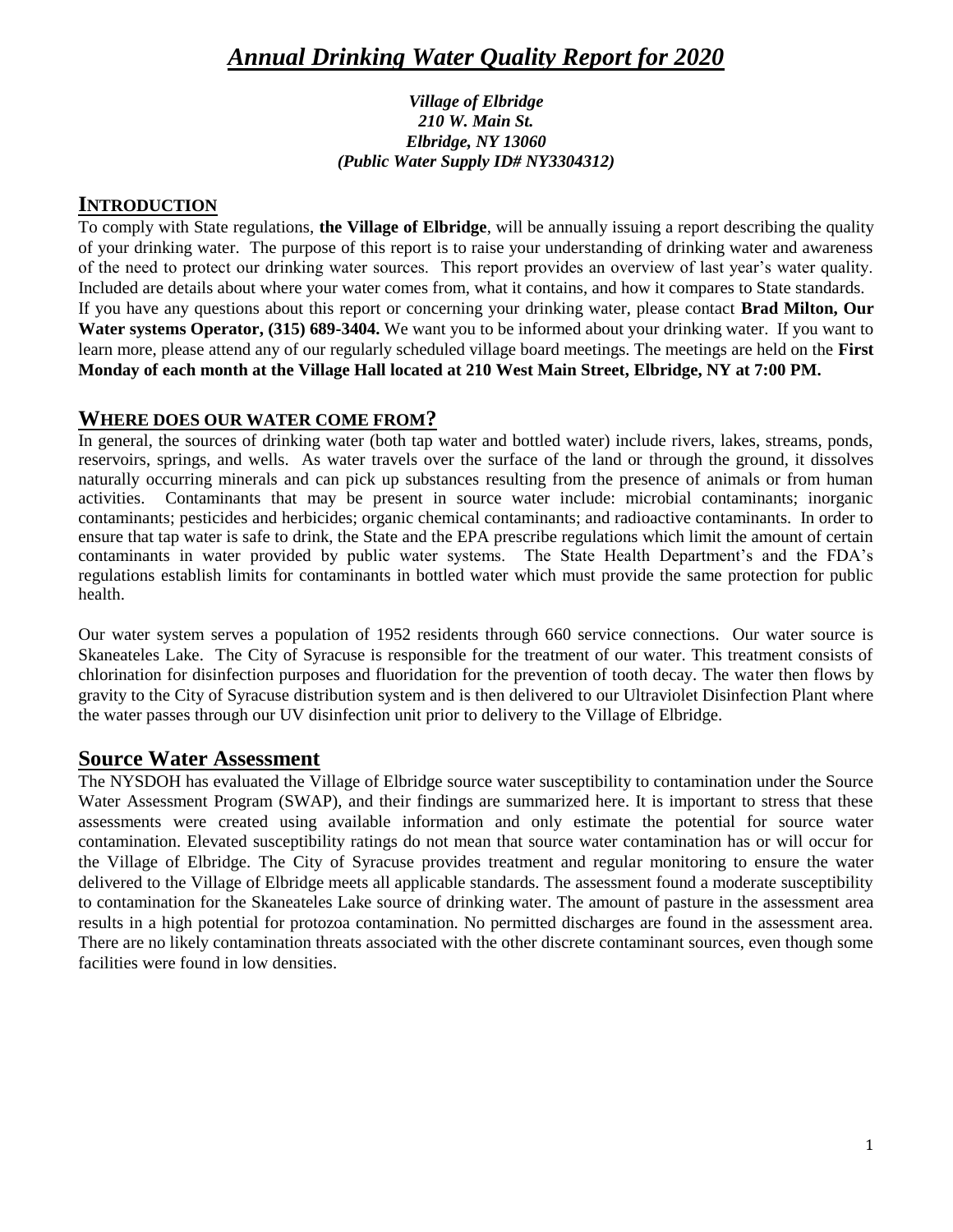### **ARE THERE CONTAMINANTS IN OUR DRINKING WATER?**

As the State regulations require, The **City of Syracuse** tests your drinking water for 22 inorganic compounds, nitrates, nitrites, 53 volatile organic compounds, and 40 synthetic organic compounds and pH. In addition to these tests the **Village of Elbridge** tests for coliform bacteria monthly, turbidity, lead and copper, and chlorine residual on a weekly basis. The table presented below depicts which compounds were detected in your drinking water. The State allows us to test for some contaminants less than once per year because the concentrations of these contaminants do not change frequently. Some of our data, though representative, are more than one year old. All test results are available in the Water Department office, if you wish to review them.

It should be noted that all drinking water, including bottled drinking water, may be reasonably expected to contain at least small amounts of some contaminants. The presence of contaminants does not necessarily indicate that water poses a health risk. More information about contaminants and potential health effects can be obtained by calling **the EPA's Safe Drinking Water Hotline (800-426-4791) or the Onondaga County Health Department, Division of Environmental Health, 421 Montgomery St., John H. Mulroy Civic Center, 12th floor, Syracuse, NY 13202, (315) 435-6600.**

| <b>Table of Detected Contaminants</b>                                       |                                          |                          |                                                                    |                                     |                    |                                                       |                                                                                                                                                                            |  |  |  |
|-----------------------------------------------------------------------------|------------------------------------------|--------------------------|--------------------------------------------------------------------|-------------------------------------|--------------------|-------------------------------------------------------|----------------------------------------------------------------------------------------------------------------------------------------------------------------------------|--|--|--|
| <b>Contaminant</b><br><b>Village of Elbridge - Distribution System</b>      | <b>Violatio</b><br>$\mathbf n$<br>Yes/No | Date of<br><b>Sample</b> | Level<br><b>Detected</b><br>(Average/Ma<br>$\mathbf{x}$<br>(Range) | Unit<br><b>Measu</b><br>re-<br>ment | <b>MCL</b><br>G    | <b>Regulatory</b><br>Limit (MCL,<br>TT or AL)         | <b>Likely Source of</b><br>Contamination                                                                                                                                   |  |  |  |
| Turbidity (1)                                                               | N <sub>0</sub>                           | Weekly                   | 0.51<br>$(0.15 - .84)$                                             | <b>NTU</b>                          | N/A                | $TT = 5.0$<br>NTU for<br>systems that<br>don't filter | Soil run off                                                                                                                                                               |  |  |  |
| <b>Chlorine Residual</b>                                                    | N <sub>0</sub>                           | Weekly                   | 0.51<br>$(0.2 - 0.76)$                                             | mg/L                                | N/A<br>(MRDL<br>G) | $\overline{4}$<br>(MRDL)                              | By-product of drinking water<br>chlorination.                                                                                                                              |  |  |  |
| Copper $(2)$                                                                | No                                       | Aug 11<br>2020           | 0.67<br>$(0.20 - 0.765)$                                           | mg/L                                | 1.3                | $AL=1.3$                                              | Corrosion of household<br>plumbing systems;<br>Erosion of natural<br>deposits; leaching from<br>wood preservatives.                                                        |  |  |  |
| Lead $(3)$                                                                  | N <sub>o</sub>                           | Aug 11<br>2020           | 5.4<br>$(ND-6.7)$                                                  | ug/L                                | $\overline{0}$     | $AL = 15$                                             | Corrosion of household<br>plumbing systems;<br>Erosion of natural<br>deposits.                                                                                             |  |  |  |
| <b>Disinfection By-</b><br>products*<br>Total<br>(Trihalomethanes<br>(TTHM) | N <sub>o</sub>                           | Aug 11<br>2020           | 45.4                                                               | ug/L                                | N/A                | 80                                                    | By-Product of drinking<br>water chlorination needed<br>to kill harmful organisms.<br>TTHMs are formed when<br>source water contains<br>large amounts of organic<br>matter. |  |  |  |
| Haleocetic Acid<br>(HAA5)                                                   | N <sub>o</sub>                           | Aug 11<br>2020           | 12.1                                                               | ug/L                                | N/A                | 60                                                    | By-product of drinking<br>water chlorination needed<br>to kill harmful organisms.                                                                                          |  |  |  |
| <b>City of Syracuse - Entry Point</b>                                       |                                          |                          |                                                                    |                                     |                    |                                                       |                                                                                                                                                                            |  |  |  |
| Turbidity (4)                                                               | Yes                                      | Every 4<br>hours         | 41.38<br>(5)                                                       | <b>NTU</b>                          | N/A                | $TT = 5.0$<br>NTU for<br>systems that<br>don't filter | Soil run off                                                                                                                                                               |  |  |  |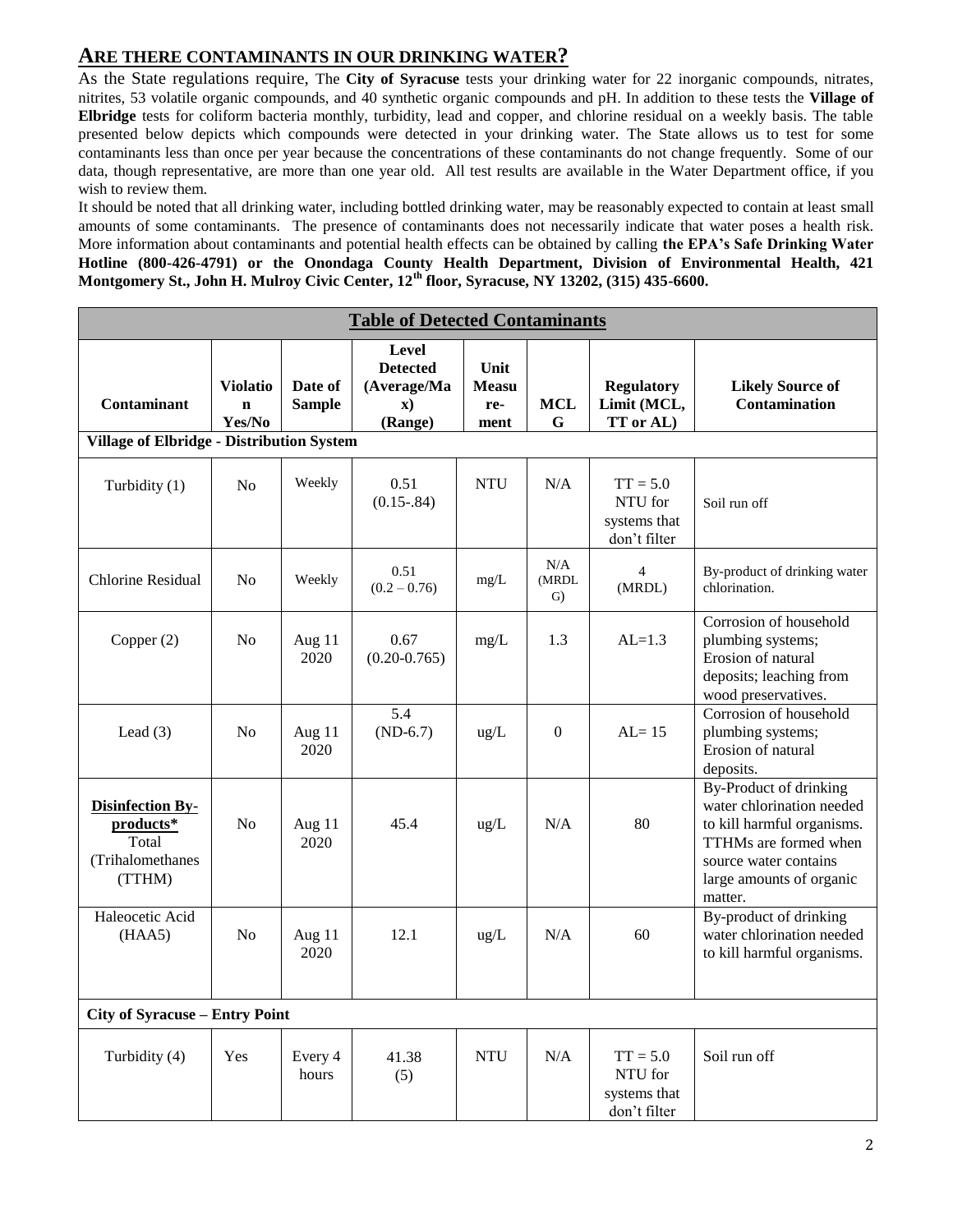| <b>Chlorine Residual</b>           | No             | Every 4<br>hours          | 1.27<br>$(0.43 - 2.69)$         | mg/L          | N/A<br>(MRDL<br>G) | $\overline{4}$<br>(MRDL) | By-product of drinking water<br>chlorination.                                                                                            |
|------------------------------------|----------------|---------------------------|---------------------------------|---------------|--------------------|--------------------------|------------------------------------------------------------------------------------------------------------------------------------------|
| <b>Inorganics</b><br><b>Barium</b> | No             | Jun 8,<br>Nov 12,<br>2020 | 0.024<br>$(0.0235 -$<br>0.0236) | mg/L          | $\overline{2}$     | $\overline{2}$           | Discharge of drilling<br>wastes; Discharge from<br>metal refineries; Erosion<br>of natural deposits.                                     |
| Chloride                           | N <sub>o</sub> | Jun 8,<br>Nov 12,<br>2020 | 24.25<br>$(21.8 - 26.7)$        | mg/L          | N/A                | 250                      | Naturally occurring or<br>indicative of road salt<br>contamination.                                                                      |
| Fluoride                           | N <sub>o</sub> | Daily                     | 0.73<br>$(0.40-1.01)$           | mg/L          | N/A                | 2.2                      | Erosion of natural<br>deposits; Water additive<br>that promotes strong<br>teeth; Discharge from<br>fertilizer and aluminum<br>factories. |
| Manganese                          | No             | Jun 8<br>2020             | 0.8                             | $\text{ug/L}$ | N/A                | 300                      | Naturally occurring;<br>Indicative of landfill<br>contamination.                                                                         |
| Nitrate as N                       | N <sub>o</sub> | Jun 8<br>2020             | 0.99                            | mg/L          | 10                 | 10                       | Runoff from fertilizer use;<br>Leaching from septic<br>tanks, sewage; Erosion of<br>natural deposits.                                    |
| Odor                               | N <sub>o</sub> | Jun 8<br>2020             | $\mathbf{1}$                    | Units         | N/A                | 3                        | Organic or inorganic<br>pollutants originating<br>from municipal and<br>industrial waste<br>discharges; natural<br>sources.              |
| Sodium (6)                         | N <sub>o</sub> | Jun 8<br>2020             | 10.9                            | mg/L          | N/A                | N/A                      | Naturally occurring; Road<br>salt; Water softeners;<br>Animal waste.                                                                     |
| Sulfate                            | N <sub>o</sub> | Jun 8,<br>Nov 12,<br>2020 | 12.1<br>$(11.8-12.4)$           | mg/L          | N/A                | 250                      | Naturally occurring                                                                                                                      |

**\*Disinfection by-products;** During disinfection, certain by-products form as a result of chlorine reacting with naturally occurring organic matter. The disinfection process is carefully monitored so that disinfection is effective, while levels of disinfection by-products are kept low. Trihalomethanes (TTHM) and Haloacetic Acids (HAA5) are classes of chemicals that we are required to monitor for in our distribution system.

#### **Notes:**

1 - The Village of Elbridge measures the turbidity in its distribution system weekly. Turbidity is a measure of the cloudiness of the water. We monitor it because it is a good indicator of water quality. High turbidity can hinder the effectiveness of disinfectants. Our highest single turbidity measurement for the year occurred on December 11, 2020 (0.84 NTU). Regulations require that turbidity must always be below 5 NTU. The regulations require that 95% of the turbidity samples collected have measurements below 0.5 NTU.

2 - The level presented represents the  $90<sup>th</sup>$  percentile of the 10 sites tested. A percentile is a value on a scale of 100 that indicates the percent of a distribution that is equal to or below it. The  $90<sup>th</sup>$  percentile is equal to or greater than 90% of the copper values detected at your water system. In this case, 10 samples were collected at your water system and the  $90<sup>th</sup>$ percentile value was 0.67 mg/l. The action level for copper was not exceeded at any of the sites tested.

3 - The level presented represents the  $90<sup>th</sup>$  percentile of the 10 samples collected. The action level for lead was not exceeded at any of the 10 sites tested.

4 – The City of Syracuse measures the turbidity in its raw water every 4 hours. Turbidity has no health effects. However, Turbidity can interfere with disinfection and provide a medium for microbial growth. Turbidity may indicate the presence of disease-causing organisms. These organisms include bacteria, viruses, and parasites, including Giardia Lamblia and

Cryptosporidium. Please pay special attention to the additional statement in this document regarding Cryptosporidium. 5 – This value was the highest turbidity result detected during the year.

6 - There is no MCL established for Sodium, however, water containing more than the 20 mg/L of Sodium should not be used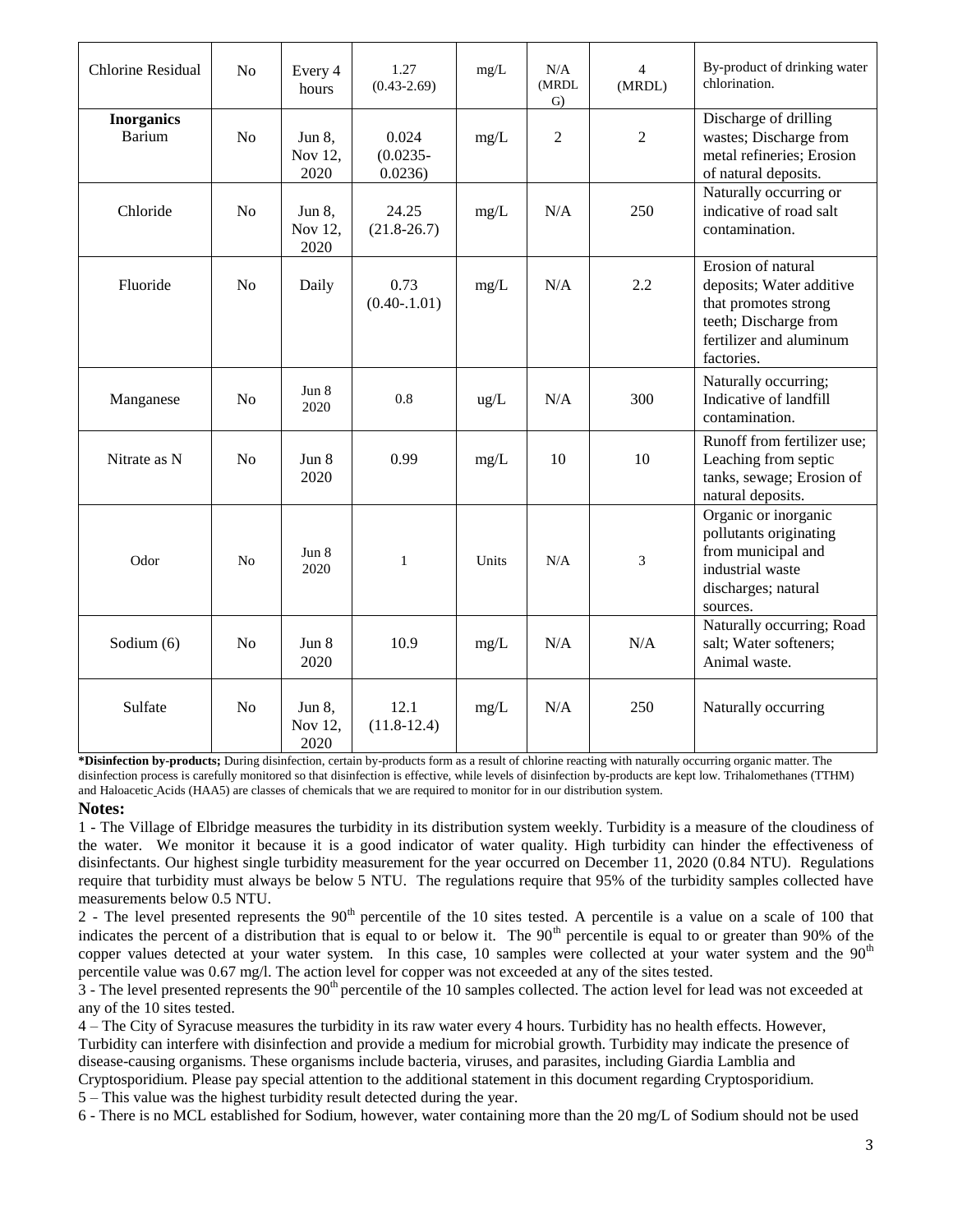for drinking by people on severely restricted Sodium diets. Water containing more than 270 mg/L of Sodium should not be used for drinking by people on moderately restricted Sodium diets.

7 – We are required to monitor your drinking water for specific contaminants on a regular basis. Results of regular monitoring are an indicator of whether or not your drinking water meets health standards. During 2020. We did not monitor or test for required asbestos sample and therefore cannot be sure of the asbestos level during this time.

#### **Definitions:**

*Maximum Contaminant Level (MCL):* The highest level of a contaminant that is allowed in drinking water. MCLs are set as close to the MCLGs as feasible.

*Maximum Contaminant Level Goal (MCLG):* The level of a contaminant in drinking water below which there is no known or expected risk to health. MCLGs allow for a margin of safety.

*Maximum Residual Disinfectant Level (MRDL):* The highest level of a disinfectant allowed in drinking water. There is convincing evidence that addition of a disinfectant is necessary for control of microbial contaminants.

*Maximum Residual Disinfectant Level Goal (MRDLG):* The level of a drinking water disinfectant below which there is no known or expected risk to health. MRDLGs do not reflect the benefits of the use of disinfectants to control microbial contamination.

*Action Level (AL):* The concentration of a contaminant, which if exceeded, triggers treatment or other requirements that a water system must follow.

*Treatment Technique (TT):* A required process intended to reduce the level of a contaminant in drinking water. *Non-Detects (ND):* Laboratory analysis indicates that the constituent is not present.

*Nephelometric Turbidity Unit (NTU):* A measure of the clarity of water. Turbidity in excess of 5 NTU is just noticeable to the average person.

*Milligrams per liter (mg/L):* Corresponds to one part of liquid in one million parts of liquid (parts per million ppm).

*Micrograms per liter (ug/L):* Corresponds to one part of liquid in one billion parts of liquid (parts per billion ppb).

*Picocuries per liter (pCi/L):* A measure of the radioactivity in water.

*HAA5 ( Haloacetic Acids)* – the combined concentration of the following five contaminants; Dibromo-, Dichloro-, Monobromo-, Monochloro-, and Trichloro-, acetic acids.

*TTHM (Total Trihalomethanes)* – the combined concentration of the following four contaminants; Bromodichloromethane, Bromoform, Chloroform, and Dibromochloromethane.

### **WHAT DOES THIS INFORMATION MEAN?**

The table shows that on November 15 & 16, 2020 / November 22, 2020 / December 23, 2020 / the turbidity levels entering the City of Syracuse's intake exceeded the maximum allowable standard of 5 Nephelometric Turbidity Units (NTU) due to high winds. Turbidity levels reached 23.37, 19.67, 41.38 NTUs. Notification of these events was made to the public and to the Onondaga County Health Department.

Turbidity has no health effects. However, turbidity can interfere with disinfection and provide a medium for microbial growth. Turbidity may indicate the presence of disease-causing organisms. These organisms include bacteria, viruses, and parasites, which can cause symptoms such as nausea, cramps, diarrhea, and associated headaches. Please pay special attention to the additional statements in this document regarding Cryptosporidium.

We have learned through our testing that some other contaminants have been detected; however, these contaminants were detected below the level allowed by the State. For more information please contact the Village of Elbridge Water Department at 315-689-3404.

### **IS OUR WATER SYSTEM MEETING OTHER RULES THAT GOVERN OPERATIONS?**

We are required to monitor your drinking water for specific contaminants on a regular basis. Results of regular monitoring are an indicator of whether or not your drinking water meets health standards. During 2020, we did not monitor or test for our required asbestos sample and therefore cannot be sure of the asbestos level during that time. We are required to sample for asbestos in 2021.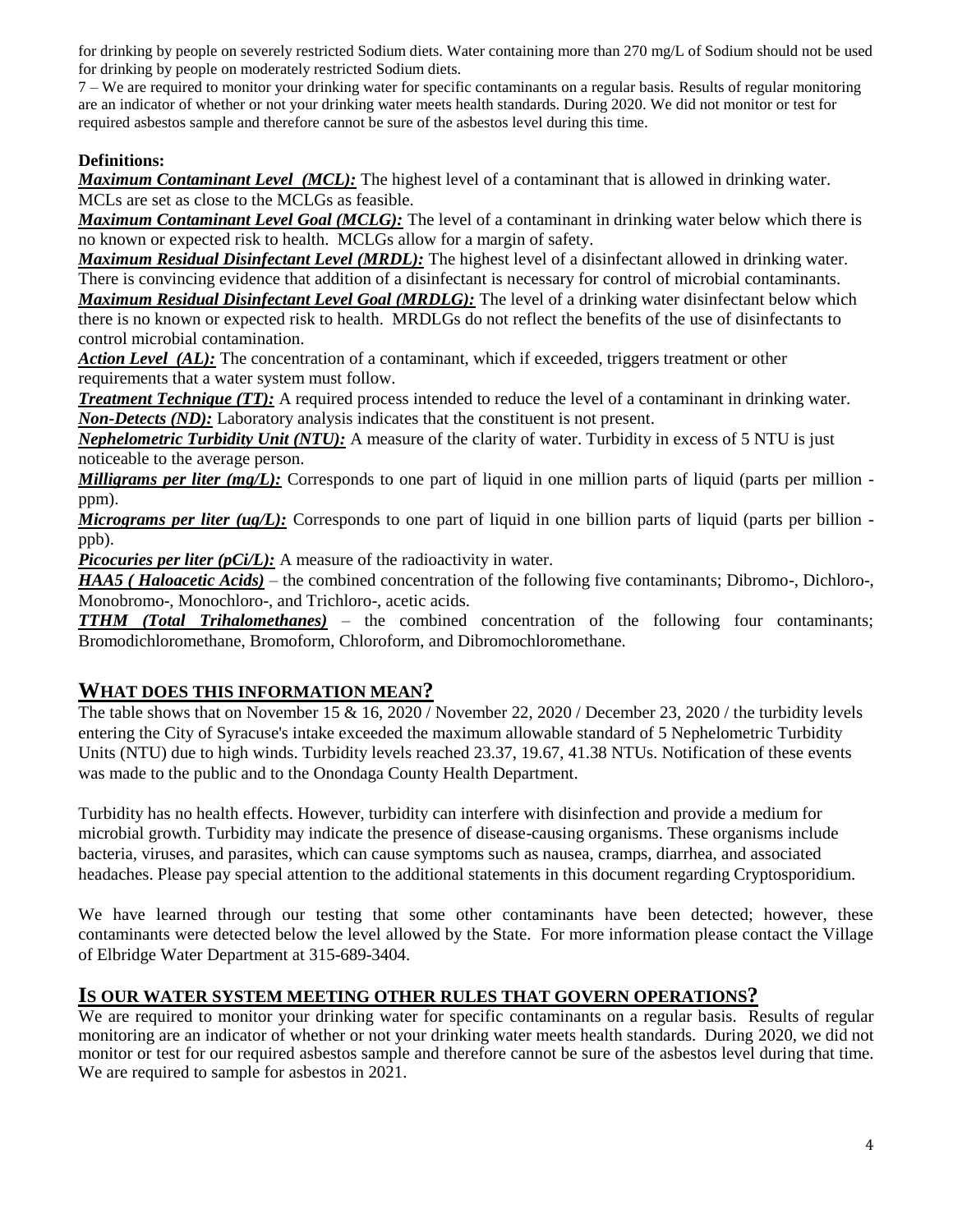## **INFORMATION ON CRYPTOSPORIDIUM AND GIARDIA**

New York State law requires water suppliers to notify their customers about the risks of Cryptosporidium and Giardia. These pathogens are of concern because they are found in surface water and groundwater under the influence of surface water throughout the United States. Filtration and disinfection are the best methods for use against them, but 100% removal or inactivation cannot be guaranteed. Cryptosporidiosis and Giardiasis are intestinal illnesses caused by these microscopic parasites. Symptoms of infection include nausea, diarrhea, and cramps. Most healthy people can overcome the disease within a few weeks.

The City of Syracuse Water Dept. took a total of 24 Cryptosporidium and Giardia samples in 2020 representing water originating from Skaneateles Lake. Two Raw water samples (one from each intake) were sampled monthly. No Cryptosporidium or Giardia were detected in any of the City of Syracuse's Raw water samples.

## **DO I NEED TO TAKE SPECIAL PRECAUTIONS?**

*Although our drinking water met or exceeded state and federal regulations, some people may be more vulnerable to disease causing microorganisms or pathogens in drinking water than the general population. Immuno-compromised persons such as persons with cancer undergoing chemotherapy, persons who have undergone organ transplants, people with HIV/AIDS or other immune system disorders, some elderly, and infants can be particularly at risk from infections. These people should seek advice from their health care provider about their drinking water. EPA/CDC guidelines on appropriate means to lessen the risk of infection by Cryptosporidium, Giardia and other microbial pathogens are available from the Safe Drinking Water Hotline (800-426-4791).* 

## **INFORMATION ON FLUORIDE ADDITION**

Our system is one of the many drinking water systems in New York State that provides drinking water with a controlled, low level of fluoride for consumer dental health protection. Fluoride is added to your water by the City of Syracuse before it is delivered to us. According to the United States Centers for Disease Control, fluoride is very effective in preventing cavities when present in drinking water at an optimal range from 0.8 to 1.2 mg/l (parts per million). To ensure that the fluoride supplement in your water provides optimal dental protection, the State Department of Health requires that the City of Syracuse monitor fluoride levels on a daily basis to make sure fluoride is maintained at a target level of 0.7 mg/l. During 2020 monitoring showed that fluoride levels in your water were within 0.1 mg/l of the target level 79.7% of the time. None of the monitoring results showed fluoride at levels that approach the 2.2 mg/l MCL for fluoride.

# **WHY SAVE WATER AND HOW TO AVOID WASTING IT?**

Although our system has an adequate amount of water to meet present and future demands, there are a number of reasons why it is important to conserve water:

- Saving water saves energy and some of the costs associated with both of these necessities of life;
- Saving water reduces the cost of energy required to pump water and the need to construct costly new pumping systems and water towers; and
- Saving water lessens the strain on the water system during a dry spell or drought, helping to avoid severe water use restrictions so that essential fire fighting needs are met.

You can play a role in conserving water by becoming conscious of the amount of water your household is using, and by looking for ways to use less whenever you can. It is not hard to conserve water. Conservation tips include:

- Automatic dishwashers use 15 gallons for every cycle, regardless of how many dishes are loaded. So get a run for your money and load it to capacity.
- Turn off the tap when brushing your teeth.
- Check every faucet in your home for leaks. Just a slow drip can waste 15 to 20 gallons a day. Fix it up and you can save almost 6,000 gallons per year.
- Check your toilets for leaks by putting a few drops of food coloring in the tank, watch for a few minutes to see if the color shows up in the bowl. It is not uncommon to lose up to 100 gallons a day from one of these otherwise invisible toilet leaks. Fix it and you save more than 30,000 gallons a year.